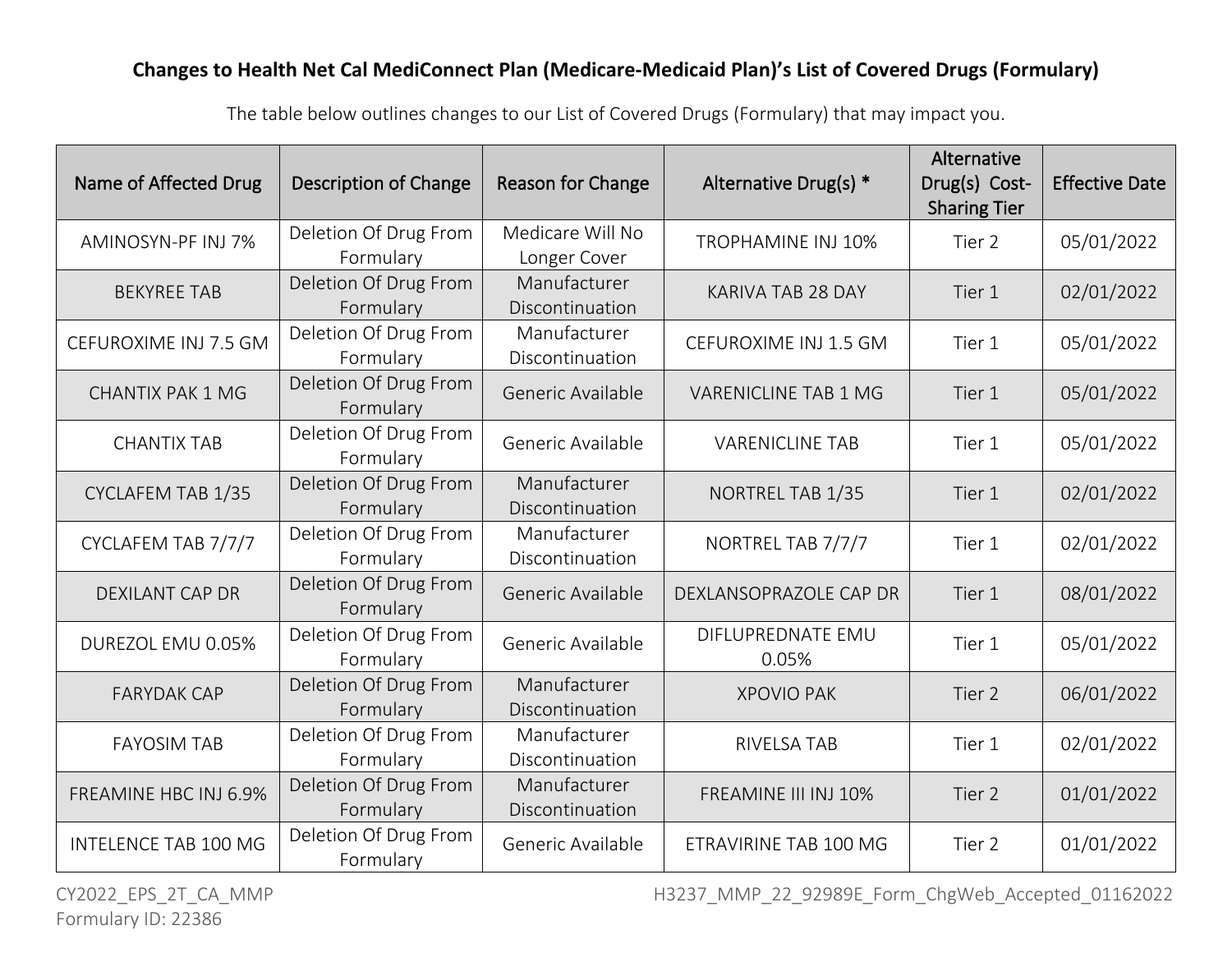| Name of Affected Drug           | <b>Description of Change</b>        | <b>Reason for Change</b>                                        | Alternative Drug(s) *                                                     | Alternative<br>Drug(s) Cost-<br><b>Sharing Tier</b> | <b>Effective Date</b> |
|---------------------------------|-------------------------------------|-----------------------------------------------------------------|---------------------------------------------------------------------------|-----------------------------------------------------|-----------------------|
| <b>INTELENCE TAB 200 MG</b>     | Deletion Of Drug From<br>Formulary  | Generic Available                                               | ETRAVIRINE TAB 200 MG                                                     | Tier 2                                              | 01/01/2022            |
| <b>IVERMECTIN TAB 3 MG</b>      | <b>Prior Authorization</b><br>Added | PA Added To Ensure<br>Use Is For A Part D<br>Covered Indication | Consult Your Health Care<br>Provider                                      |                                                     | 03/01/2022            |
| <b>KALETRA TAB</b><br>100-25 MG | Deletion Of Drug From<br>Formulary  | Generic Available                                               | LOPINAVIR-RITONAVIR TAB<br>100-25 MG                                      | Tier 1                                              | 01/01/2022            |
| <b>KALETRA TAB</b><br>200-50 MG | Deletion Of Drug From<br>Formulary  | Generic Available                                               | <b>LOPINAVIR-RITONAVIR TAB</b><br>200-50 MG                               | Tier 2                                              | 01/01/2022            |
| MIBELAS 24 CHEW FE              | Deletion Of Drug From<br>Formulary  | Manufacturer<br>Discontinuation                                 | NORETHINDRONE ACE-ETH<br><b>ESTRADIOL-FE CHEW TAB</b><br>1 MG-20 MCG (24) | Tier 1                                              | 02/01/2022            |
| MINITRAN TD PATCH               | Deletion Of Drug From<br>Formulary  | Manufacturer<br>Discontinuation                                 | NITROGLYCERIN TD PATCH                                                    | Tier 1                                              | 02/01/2022            |
| MONDOXYNE NL CAP<br>100 MG      | Deletion Of Drug From<br>Formulary  | Manufacturer<br>Discontinuation                                 | <b>DOXYCYCLINE</b><br>MONOHYDRATE CAP<br>100 MG                           | Tier 1                                              | 02/01/2022            |
| <b>NARCAN SPR</b>               | Deletion Of Drug From<br>Formulary  | Generic Available                                               | <b>NALOXONE HCL SPR</b>                                                   | Tier 1                                              | 05/01/2022            |
| PERFOROMIST NEB<br>20 MCG/2 ML  | Deletion Of Drug From<br>Formulary  | Generic Available                                               | <b>FORMOTEROL NEB</b><br>20 MCG/2 ML                                      | Tier 2                                              | 01/01/2022            |
| <b>SUTENT CAP</b>               | Deletion Of Drug From<br>Formulary  | Generic Available                                               | <b>SUNITINIB CAP</b>                                                      | Tier 2                                              | 01/01/2022            |
| <b>TRILYTE SOLN</b>             | Deletion Of Drug From<br>Formulary  | Manufacturer<br>Discontinuation                                 | <b>GAVILYTE-N SOLN</b><br><b>FLAVOR PACK</b>                              | Tier 1                                              | 01/01/2022            |
| <b>TRI-PREVIFEM TAB</b>         | Deletion Of Drug From<br>Formulary  | Manufacturer<br>Discontinuation                                 | <b>TRI-SPRINTEC TAB</b>                                                   | Tier 1                                              | 04/01/2022            |
| <b>VIMPAT TAB</b>               | Deletion Of Drug From<br>Formulary  | Generic Available                                               | <b>LACOSAMIDE TAB</b>                                                     | Tier 1                                              | 08/01/2022            |